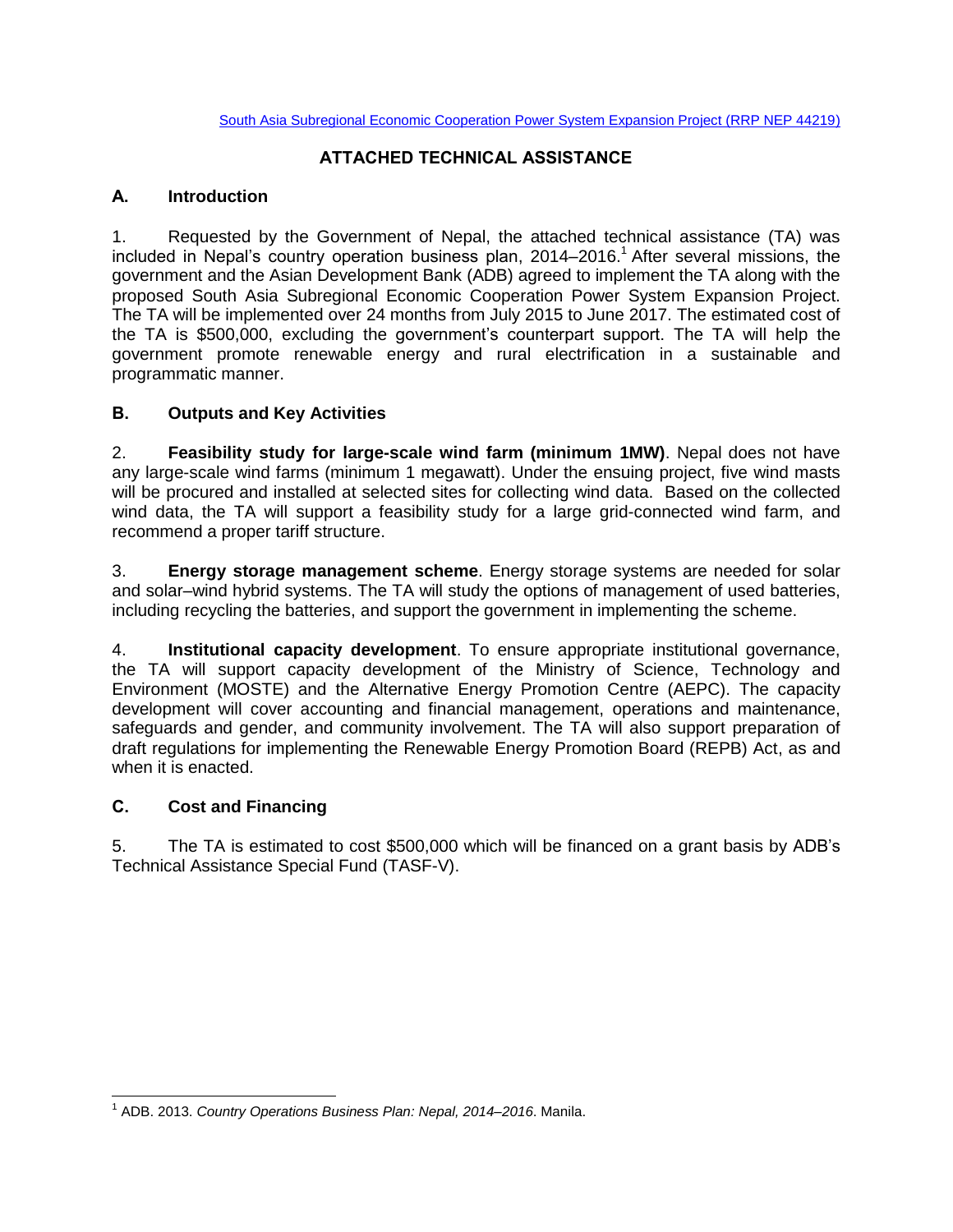|                                                                                                                   | Total  |
|-------------------------------------------------------------------------------------------------------------------|--------|
| <b>Item</b>                                                                                                       | Cost   |
| Asian Development Bank <sup>a</sup>                                                                               |        |
| 1. Consultants                                                                                                    |        |
| a. Remuneration and per diem                                                                                      |        |
| International consultants<br>L.                                                                                   | 308.10 |
| ii. National consultants                                                                                          | 45.35  |
| b. International and local travel                                                                                 | 86.20  |
| c. Reports and communications                                                                                     | 2.00   |
| 2. Equipment <sup>b</sup>                                                                                         | 3.80   |
| 3. Training, seminars, and conferences                                                                            |        |
| a. Facilitators                                                                                                   | 2.00   |
| b. Training program                                                                                               | 22.50  |
| 4. Surveys                                                                                                        | 5.00   |
| 5. Miscellaneous administration and support costs                                                                 | 2.00   |
| 6. Contingencies                                                                                                  | 23.05  |
| Total                                                                                                             | 500.00 |
| Note: The technical accidence $(T_A)$ is estimated to seet $R_{A}^{(0)}(0)$ of which contributions from the Asian |        |

# **Table 1: Cost Estimates and Financing Plan**

(\$'000)

Note: The technical assistance (TA) is estimated to cost \$500,000, of which contributions from the Asian Development Bank (ADB) are presented in the table above. The government will provide counterpart support in the form of staff, office accommodation, and other in-kind contributions. The value of government contribution is estimated to account for 20% of the total TA cost.

<sup>a</sup> Financed by the ADB's Technical Assistance Special Fund (TASF-V)

<sup>b</sup> The equipment will include 1 printer, 1 scanner, 1 fax machine, and 1 digital video camera. The equipment will become the property of executing agency at the end of TA.

Source: ADB estimates.

 $\overline{a}$ 

6. The government will provide counterpart support in the form of staff, office accommodation, and other in-kind contributions.

#### **D. Implementation Arrangements**

7. The executing agency will be MOEST; the implementing agencies are AEPC and the Nepal Electricity Authority. AEPC will oversee day-by-day TA implementation. MOSTE and AEPC will help the consultants liaise with other government ministries and agencies, local authorities, and other stakeholders in the project areas, and obtain data and documentation from them. They will assign the counterpart staff to each area of expertise for on-the-job-training and skills transfer. AEPC will provide sufficient office space, furniture, and support facilities to the TA consultants in a timely manner.

8. An overview of the required consulting services is summarized in Table 2 and described in detail in the project administration manual.<sup>2</sup> ADB will engage the consultants in accordance with the Guidelines on the Use of Consultants (2013, as amended from time to time).

<sup>2</sup> Project Administration Manual (accessible from the list of linked documents in Appendix 2 of the report and recommendation of the President).